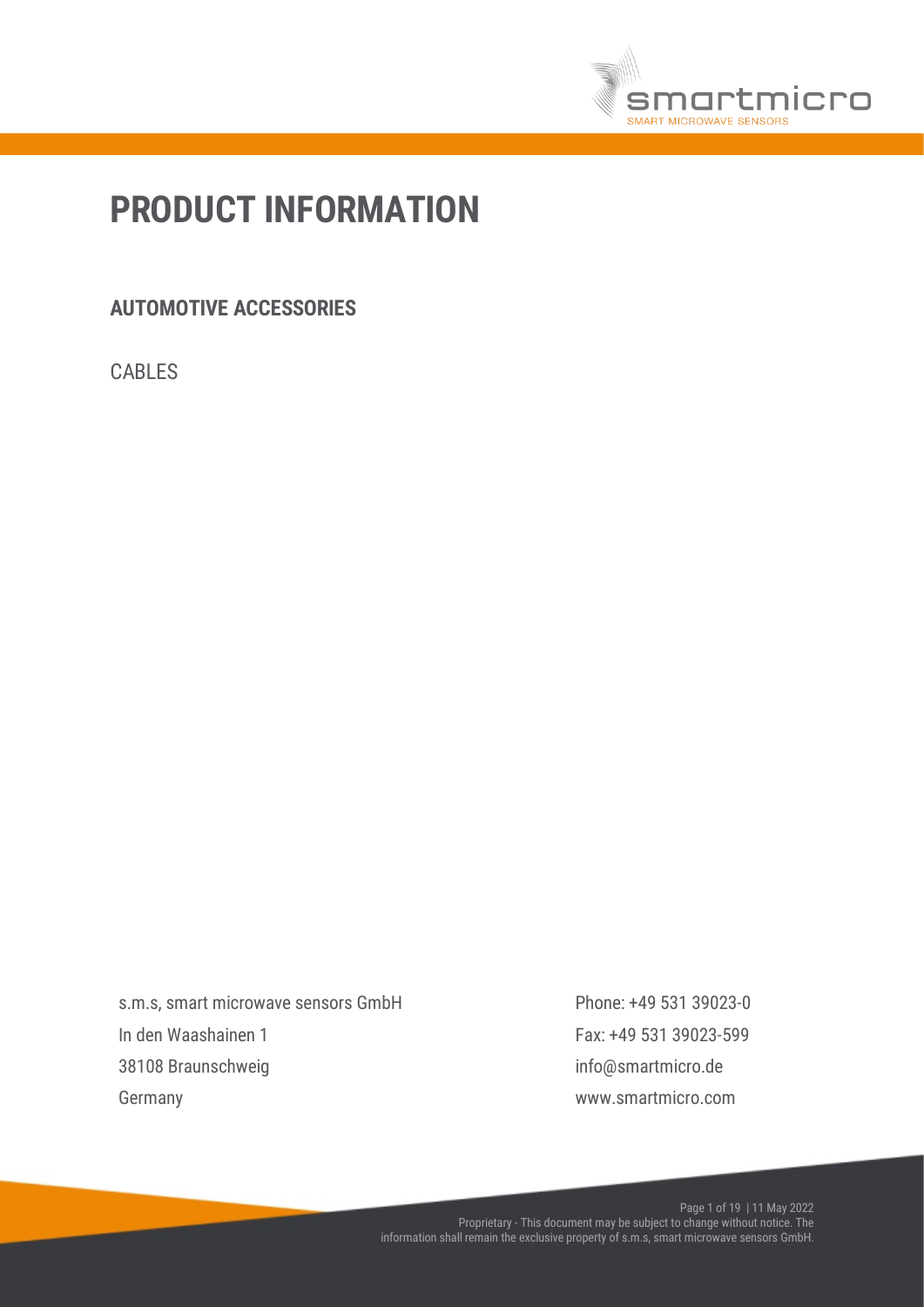

## **CONTENT**

| $\mathbf{1}$ |       |  |  |  |  |  |  |  |
|--------------|-------|--|--|--|--|--|--|--|
| $2^{\circ}$  |       |  |  |  |  |  |  |  |
|              | 2.1   |  |  |  |  |  |  |  |
|              | 2.1.1 |  |  |  |  |  |  |  |
|              | 2.1.2 |  |  |  |  |  |  |  |
|              | 2.1.3 |  |  |  |  |  |  |  |
|              | 2.2   |  |  |  |  |  |  |  |
|              | 2.2.1 |  |  |  |  |  |  |  |
|              | 2.2.2 |  |  |  |  |  |  |  |
|              | 2.2.3 |  |  |  |  |  |  |  |
| 3            |       |  |  |  |  |  |  |  |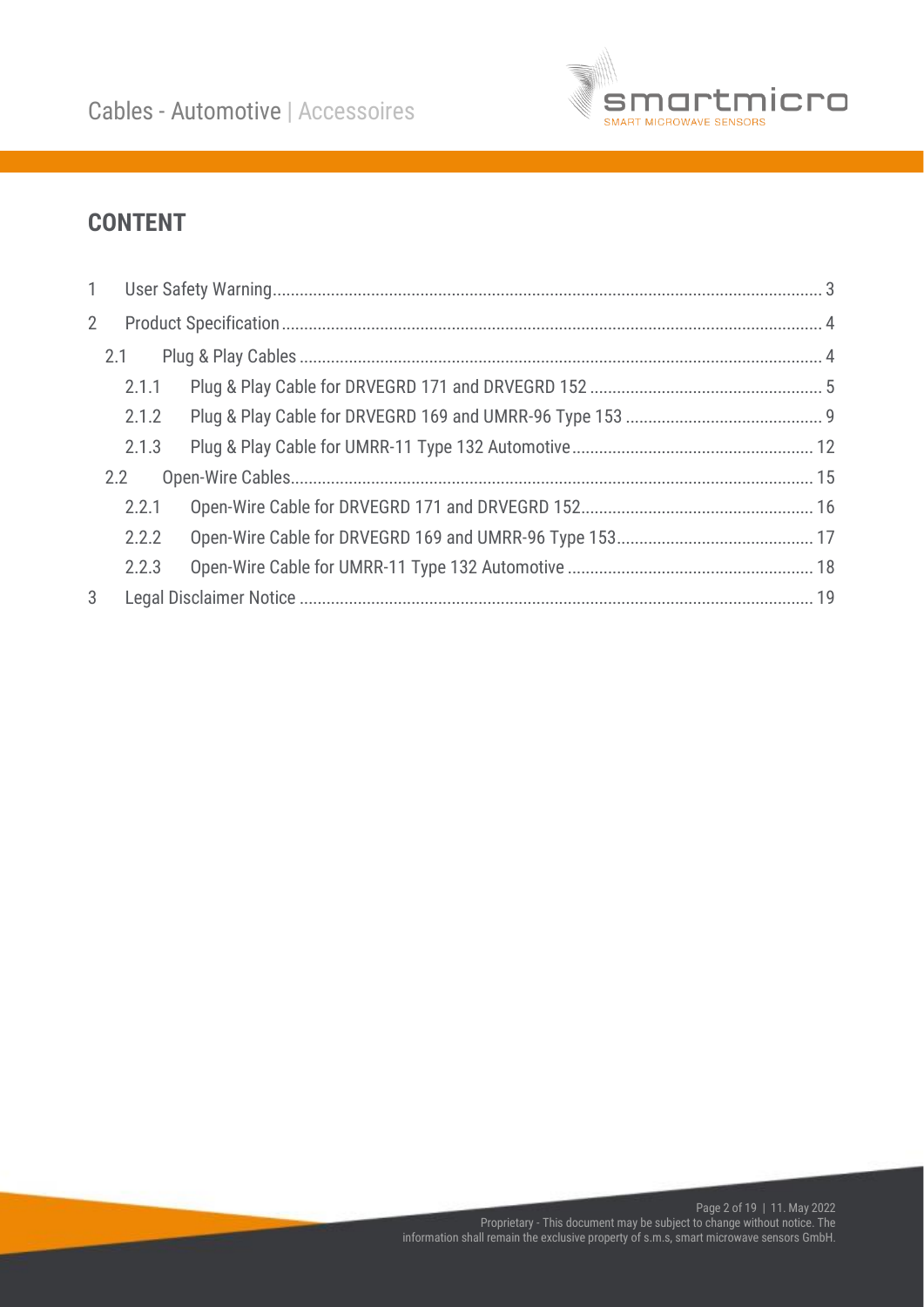

## <span id="page-2-0"></span>1 USER SAFETY WARNING

Please read the entire document carefully before using the device.

## INSTALLATION

Please pay attention to the details below before installing and connecting the device:

- Only use provided or approved equipment for the operation.
- Only skilled and instructed persons shall install and connect the device.
- All connectors are pin-coded and fit in only one position.
- Be cautious when using the device on or around active roadways and pay attention to moving traffic.
- Make sure that test procedures are in accordance with local safety policies and procedures as well as company practices.

#### **OPERATION**

Do not operate the cable or any device connected to it is damaged.

Do not dispose electrical and electronic equipment in household trash.

#### TECHNICAL SERVICE

Only use provided or approved equipment for operation.

Do not attempt to service or repair this device:

- No user-maintainable parts are contained in the device.
- To avoid electrical shock, do not remove or open the cover.
- Unauthorized opening will void all warranties.
- smartmicro is not liable for any damages or harms caused by unauthorized attempts to open or repair the device.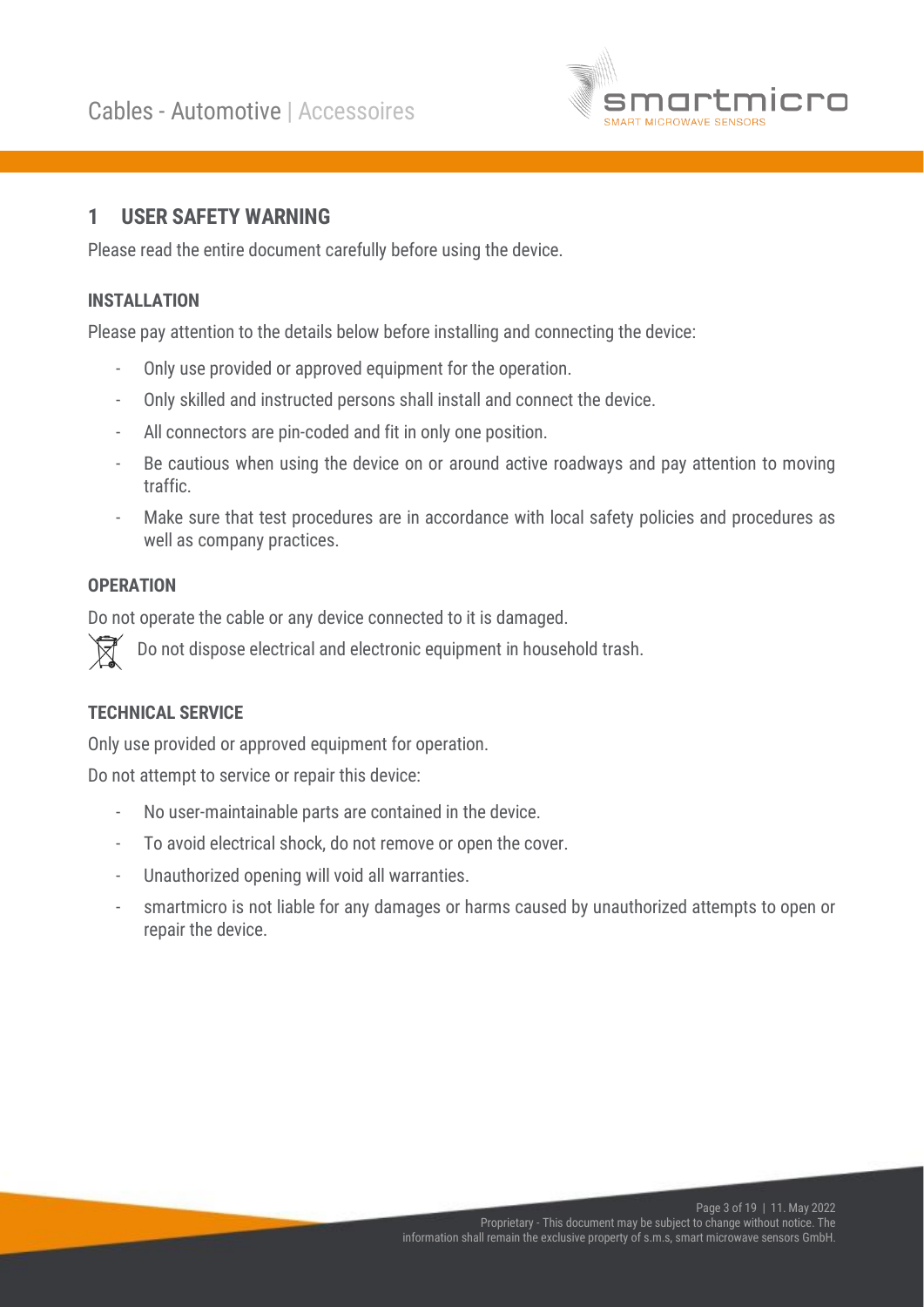

## <span id="page-3-0"></span>2 PRODUCT SPECIFICATION

There are Plug & Play Cables available for every sensor model.

#### <span id="page-3-1"></span>2.1 PLUG & PLAY CABLES

Plug & Play Cables allow for easily connecting a smartmicro sensor.

The following types are available:

| <b>Cable Type</b>                                                                  | <b>Sensor Compatibility</b>    | <b>Connecting To</b>                                                                     |
|------------------------------------------------------------------------------------|--------------------------------|------------------------------------------------------------------------------------------|
| Plug & Play Cable for DRVEGRD 171<br>and DRVEGRD 1521                              | DRVEGRD 171<br>DRVEGRD 152     | 2x CAN, Sensor Power, BroadR Reach,<br>Media Converter Power Supply; Sensor<br>Connector |
| Plug & Play Cable for DRVEGRD 169 DRVEGRD 169<br>and UMRR-96 Type 153 <sup>2</sup> | UMRR-96 Type 153               | 2x CAN, Sensor Power, BroadR Reach,<br>Media Converter Power Supply; Sensor<br>Connector |
| Plug & Play Cable for UMRR-113                                                     | UMRR-11 Type 132<br>Automotive | Power Supply, RS485 (half or full duplex),<br>Ethernet, CAN, Sensor Connector            |

Table 1 – Overview of all Plug & Play automotive cables manufactured by smartmicro

<sup>1</sup> Previously referred to as CABLE-FF002D

<sup>2</sup> Previously referred to as CABLE-FF0035 and successor of CABLE-FF0025

<sup>3</sup> Previously referred to as CABLE-0C0200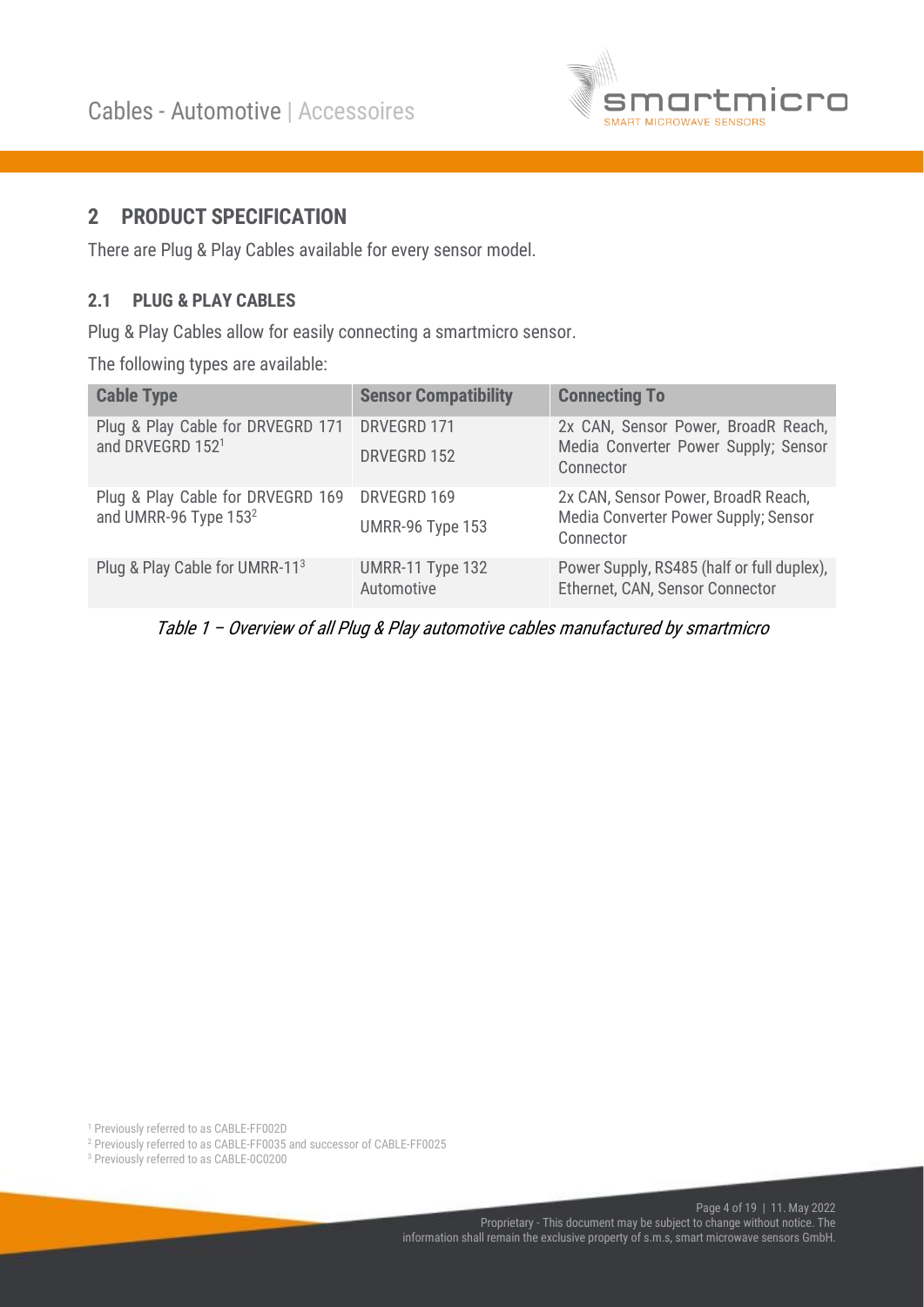

### <span id="page-4-0"></span>2.1.1 PLUG & PLAY CABLE FOR DRVEGRD 171 AND DRVEGRD 152

The Plug & Play Cable for DRVEGRD 171 and DRVEGRD 152 (previously referred to as CABLE- FF002D) is compatible with the smartmicro automotive sensor DRVEGRD 171 and DRVEGRD 152.



#### Figure 1 - Schematic Description with Cable Length

| <b>Parameter</b>  | <b>Typical Values</b>                                                |  |  |  |  |
|-------------------|----------------------------------------------------------------------|--|--|--|--|
| Length            | 180cm or 5.9ft (for details see illustration)                        |  |  |  |  |
| <b>Connectors</b> | Sensor Connector: Molex 031404-9110                                  |  |  |  |  |
|                   | CAN1: D-Sub 9 female                                                 |  |  |  |  |
|                   | CAN2: D-Sub 9 female                                                 |  |  |  |  |
|                   | Automotive Ethernet BroadR TE 1355348-1                              |  |  |  |  |
|                   | Power (for Sensor) + Power (for TE 1355348-1)                        |  |  |  |  |
| Cable Type        | Main: 4-pair Twisted Pair, copper strands, Common shield             |  |  |  |  |
|                   | Power: 2 x 2 strands; oval; grey (Power for Sensor and TE 1355348-1) |  |  |  |  |
|                   | Network: Network Cable (BroadR, CAN1, CAN2)                          |  |  |  |  |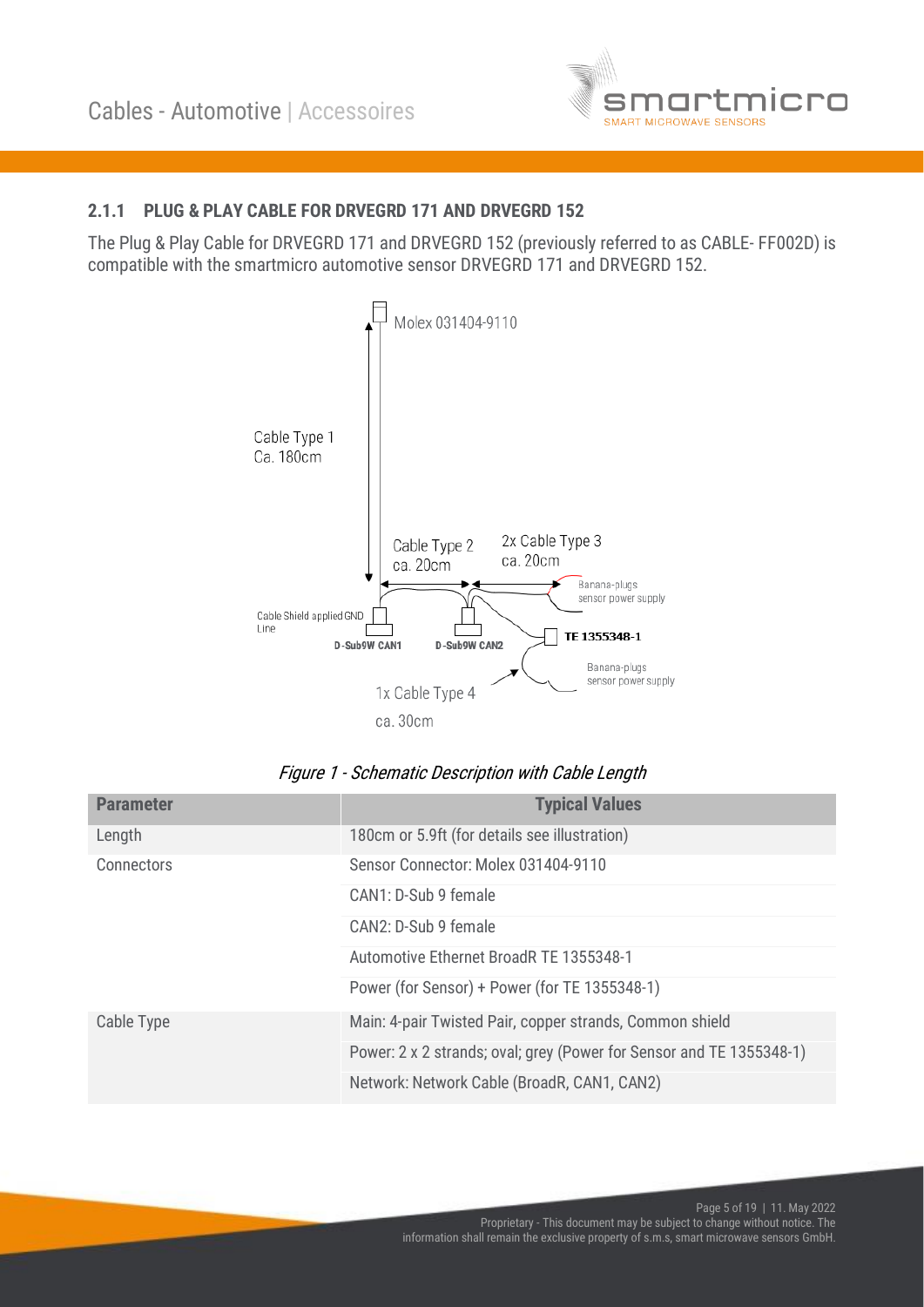



Figure 2 - Cable Connector Molex 031404-9110 Pin-Out



Figure 3 - Sensor Connector Pin-Out

Please note: Numbering 1…8 in Schematic/Figure 3 and Figure 2 are in different order. When connected, Pin 1 in Figure 4 is on Pin 8 in Figure 3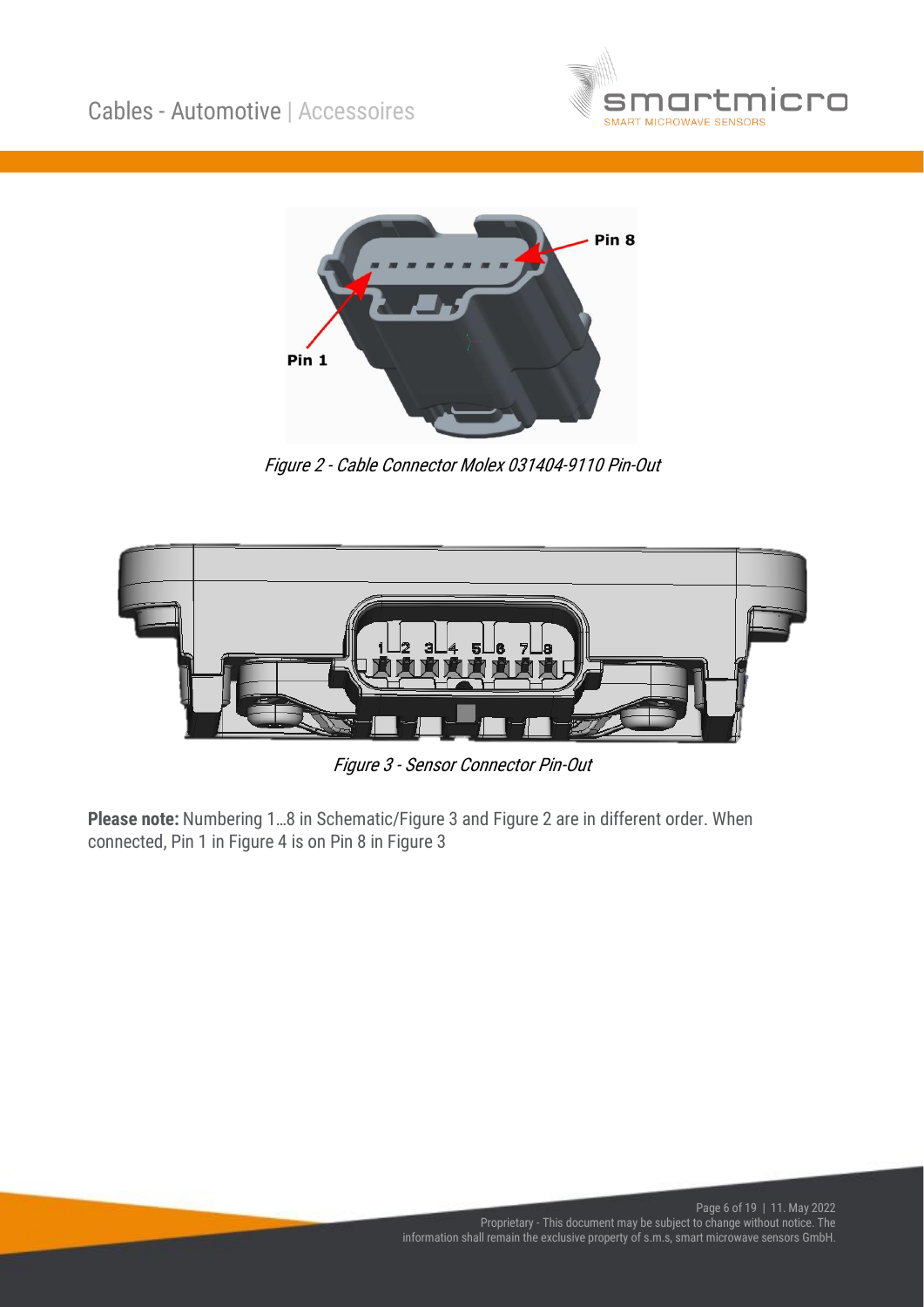



Figure 4 - Product image; cable, including connectors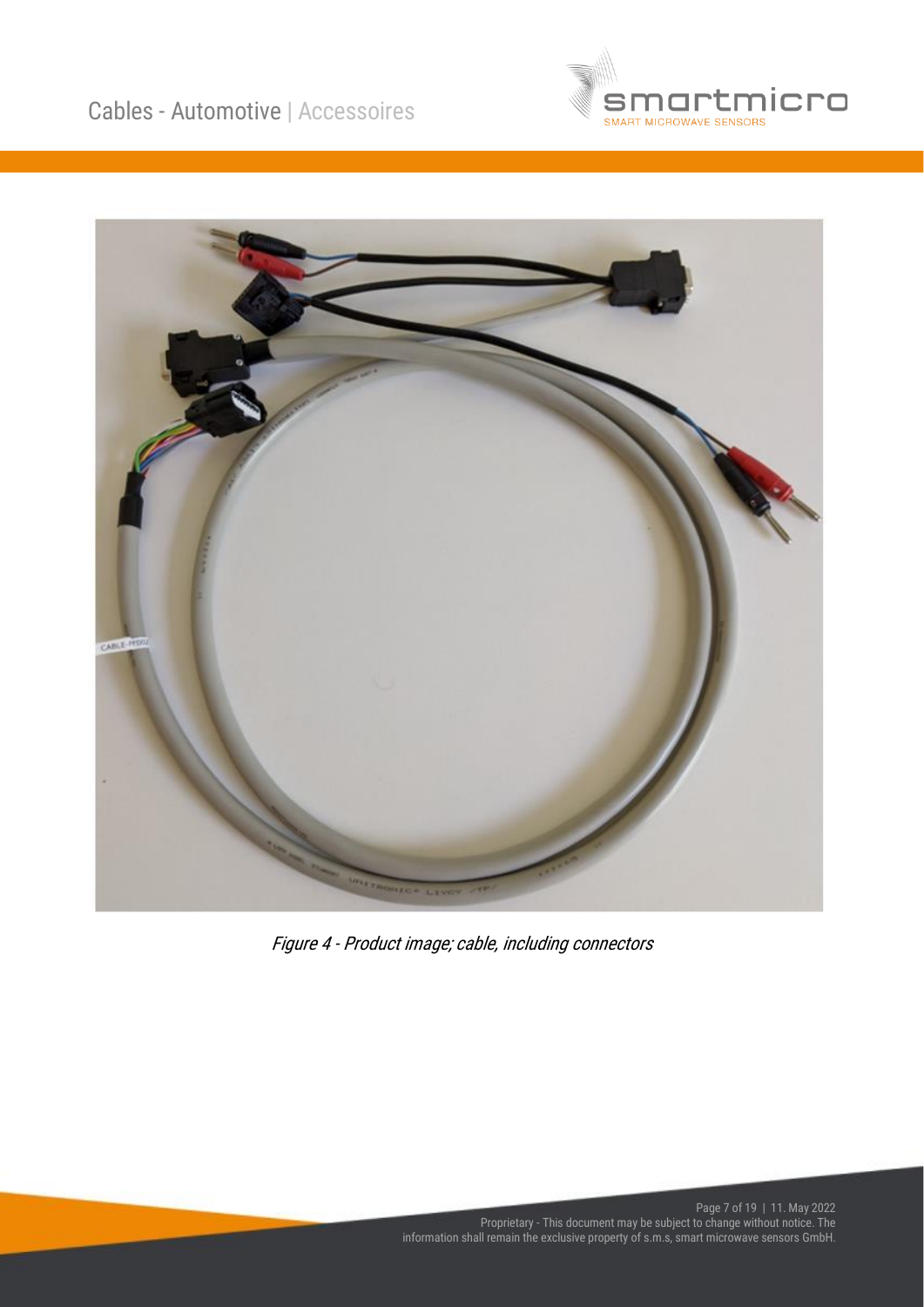

| <b>Molex</b><br>031404-<br>9110 | Pair           | Label          | <b>DSUB-9-f</b><br>CAN1 | DSUB-9-f<br>CAN <sub>2</sub> | <b>Banana plugs</b><br><b>Sensor power</b> | TE 1355348-1 | <b>Banana plugs</b><br>TE 1355348-1 |
|---------------------------------|----------------|----------------|-------------------------|------------------------------|--------------------------------------------|--------------|-------------------------------------|
| PIN <sub>2</sub>                | 1              | GND            | 3                       | 3                            | <b>Black</b>                               | 10           | <b>Black</b>                        |
| PIN 4                           | $\overline{2}$ | BroadR_P       |                         |                              |                                            | 9            |                                     |
| PIN <sub>6</sub>                | 3              | CAN2_H         |                         | $\overline{7}$               |                                            |              |                                     |
| <b>PIN 5</b>                    | 3              | CAN2_L         |                         | $\overline{2}$               |                                            |              |                                     |
| PIN <sub>1</sub>                | $\mathbf{1}$   | V+ (Sensor)    |                         |                              | Red                                        |              |                                     |
| PIN <sub>3</sub>                | $\overline{2}$ | BroadR_N       |                         |                              |                                            | 8            |                                     |
| PIN <sub>8</sub>                | $\overline{4}$ | CAN1_H         | 7                       |                              |                                            |              |                                     |
| PIN <sub>7</sub>                | $\overline{4}$ | CAN1_L         | $\overline{2}$          |                              |                                            |              |                                     |
| <b>SHIELD</b>                   |                | <b>SHIELD</b>  | 3                       |                              |                                            |              |                                     |
|                                 |                | $V +$          |                         |                              |                                            | 1            | Red                                 |
|                                 |                | (TE 1355348-1) |                         |                              |                                            |              |                                     |

Please note: Pin-Out between system connector and cable connector is back-to-front.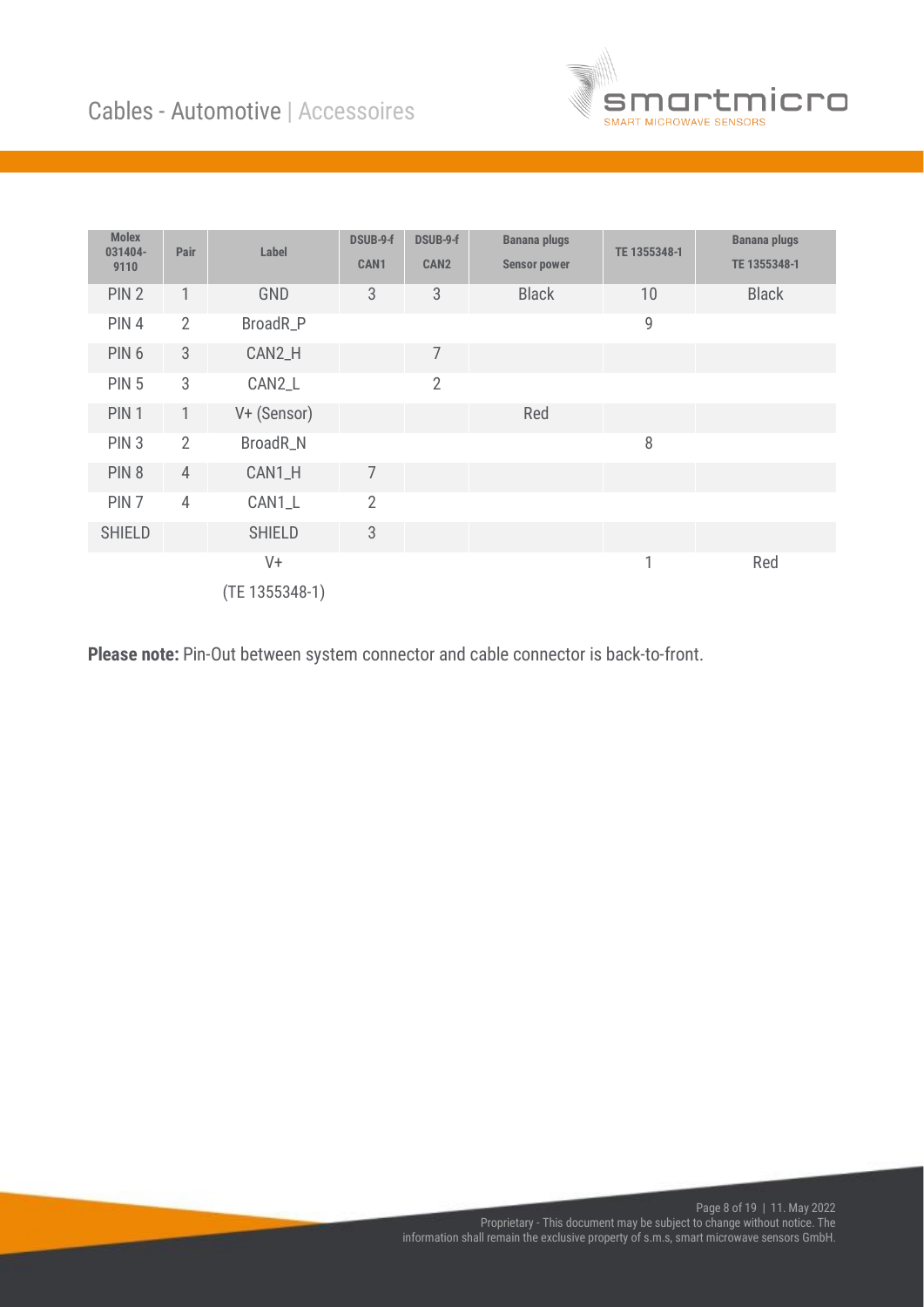

#### <span id="page-8-0"></span>2.1.2 PLUG & PLAY CABLE FOR DRVEGRD 169 AND UMRR-96 TYPE 153

This Plug & Play Cable is compatible with the automotive sensors DRVEGRD 169 and UMRR-96 Type 153.



Figure 5 - Illustration of the cable length and connectors

| <b>Parameter</b>                                                              | <b>Details</b>                                                                              |
|-------------------------------------------------------------------------------|---------------------------------------------------------------------------------------------|
| Length                                                                        | 570cm or 224.4in (for details see Illustration)                                             |
| Connectors                                                                    | 2x CAN: D-Sub 9 female                                                                      |
|                                                                               | Body: D-Sub FKH1 from FCT                                                                   |
|                                                                               | TE Connectivity 1438031-1 (see connector assembly Nr.1 below)                               |
|                                                                               | TE Connectivity 1355348-1 (see connector assembly Nr.2 below)                               |
| Main Cable                                                                    | 4-pair twisted pair, copper strands, common shield, diameter insulation:<br>$1,4 - 2,06$ mm |
| CAN 1 to CAN 2                                                                | 6-line non-twisted or twisted pair                                                          |
| CAN 2 to Banana Plugs Sensor Power & 2-line<br>CAN 2 to TE 1355348-1          |                                                                                             |
| TE 1355348-1 to Banana Plugs Media 2x 1-line<br><b>Converter Power Supply</b> |                                                                                             |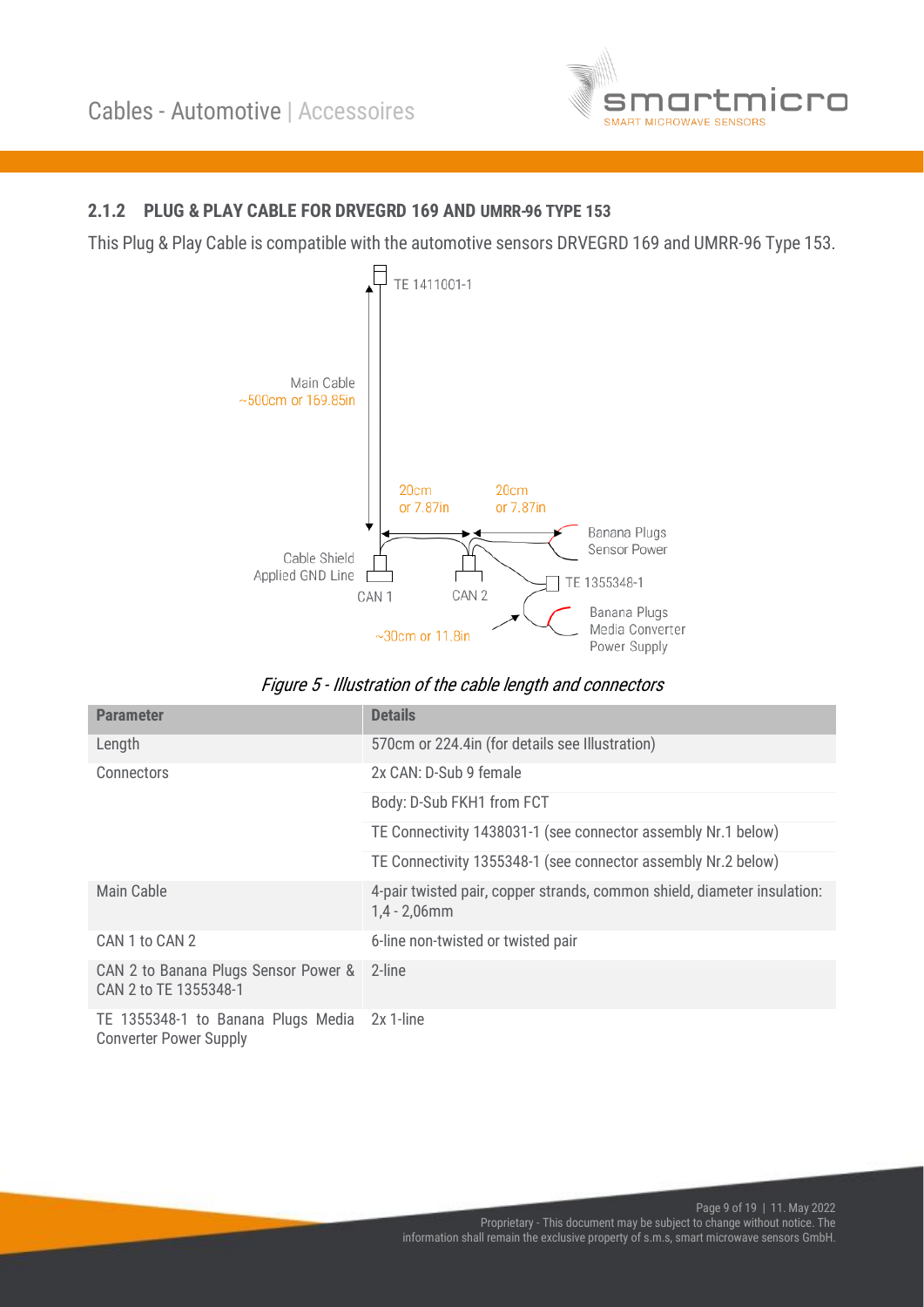



Figure 6 – Plug & Play Cable for DRVEGRD 169 and UMRR-96 TYPE 153



Figure 7 - Sensor connector TE Connectivity 1411001-1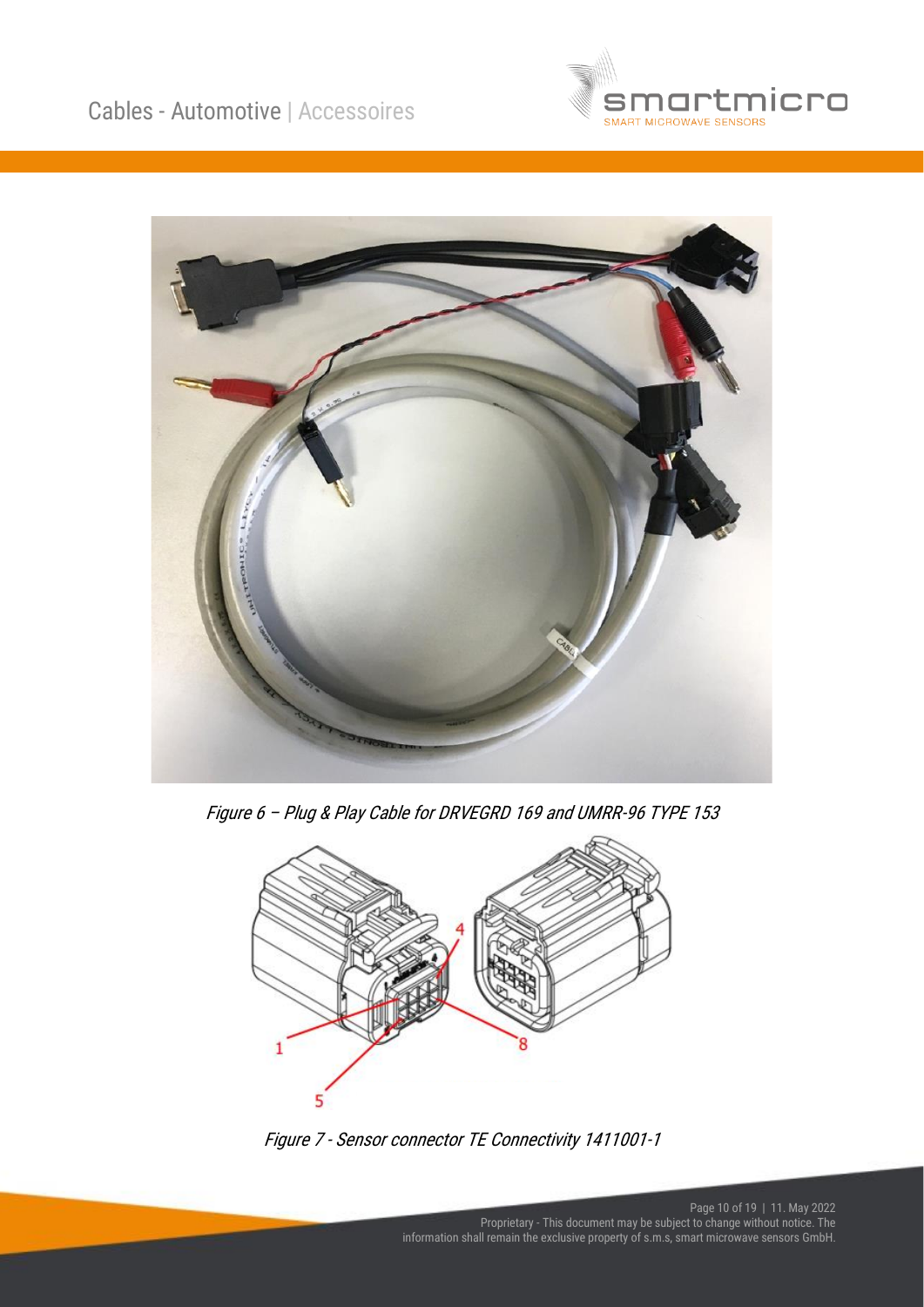

| TE.<br>1411001-1 | Pair           | <b>Label</b>            | <b>CAN1</b>    | CAN <sub>2</sub> | <b>Banana Plug</b><br><b>Sensor Power</b> | <b>TE</b><br>1355348-1 | <b>Banana Plug</b><br><b>Automotive</b><br><b>Ethernet Power</b> |
|------------------|----------------|-------------------------|----------------|------------------|-------------------------------------------|------------------------|------------------------------------------------------------------|
| $\mathbf{1}$     | 1              | GND                     | 3              | 3                | <b>Black</b>                              | 10                     | <b>Black</b>                                                     |
| $\overline{2}$   | $\overline{2}$ | BroadR_P                |                |                  |                                           | 9                      |                                                                  |
| 3                | 3              | CAN2_H                  |                | 7                |                                           |                        |                                                                  |
| $\overline{4}$   | 3              | CAN2_L                  |                | $\overline{2}$   |                                           |                        |                                                                  |
| 5                | 1              | V+ (Sensor)             |                |                  | Red                                       |                        |                                                                  |
| 6                | $\overline{2}$ | BroadR_N                |                |                  |                                           | 8                      |                                                                  |
| 7                | $\overline{4}$ | CAN1_H                  | $\overline{7}$ |                  |                                           |                        |                                                                  |
| 8                | $\overline{4}$ | CAN1_L                  | $\overline{2}$ |                  |                                           |                        |                                                                  |
| <b>SHIELD</b>    |                | <b>SHIELD</b>           | 3              |                  |                                           |                        |                                                                  |
|                  |                | V+ (Autom.<br>Ethernet) |                |                  |                                           |                        | Red                                                              |

Shield and all grounds connected on/before Pin 3 CAN 1.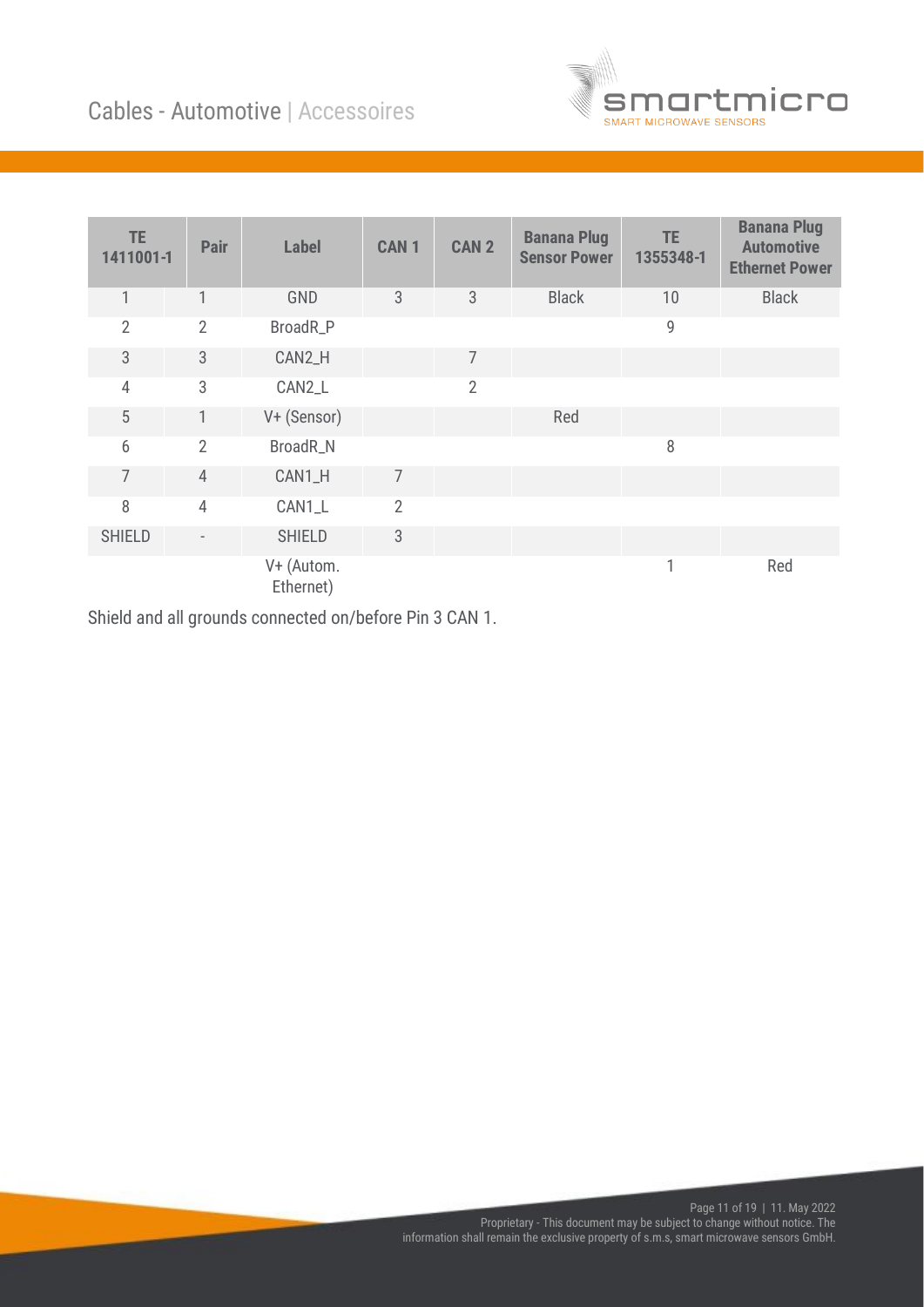

## <span id="page-11-0"></span>2.1.3 PLUG & PLAY CABLE FOR UMRR-11 TYPE 132 AUTOMOTIVE

The Plug & Play Cable for UMRR-11 (previously referred to as CABLE-0C0200) is compatible with the smartmicro sensor UMRR-11 Type 132 Automotive.



Figure 8 - Illustration of the cable length and connectors

#### TECHNICAL DATA

| <b>Parameter</b> | <b>Typical Values</b>                         |  |  |  |
|------------------|-----------------------------------------------|--|--|--|
| Length           | 13m or 42.65ft (for details see illustration) |  |  |  |
| Connectors       | Sensor Connector: HIROSE LF10WBP-12S          |  |  |  |
|                  | RS485: D-Sub 9 female                         |  |  |  |
|                  | CAN: D-Sub 9 female                           |  |  |  |
|                  | Ethernet                                      |  |  |  |
|                  | Power                                         |  |  |  |
| Cable Type       | Main: KU110C12J001, SCRN, 6PAIR               |  |  |  |
|                  | Power: H03VVH2-F; 2-pin; oval; gray; 1.0m     |  |  |  |
|                  | Network: Network Cable (LAN, RS485, CAN)      |  |  |  |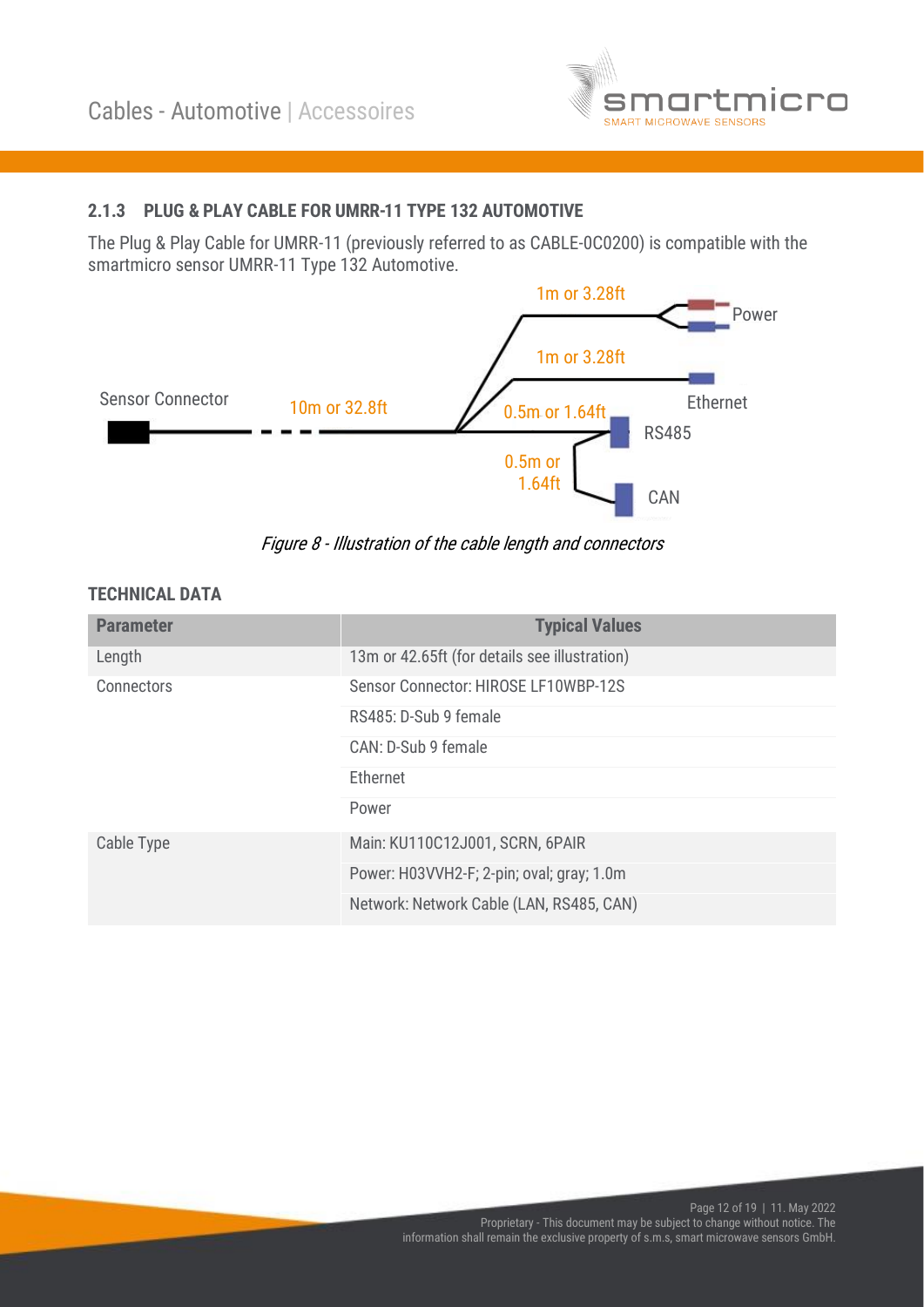



Figure 9 – Plug & Play cable for UMRR-11, including connectors



Figure 10 - Sensor connector HRS LF10WBP-12S (rear view)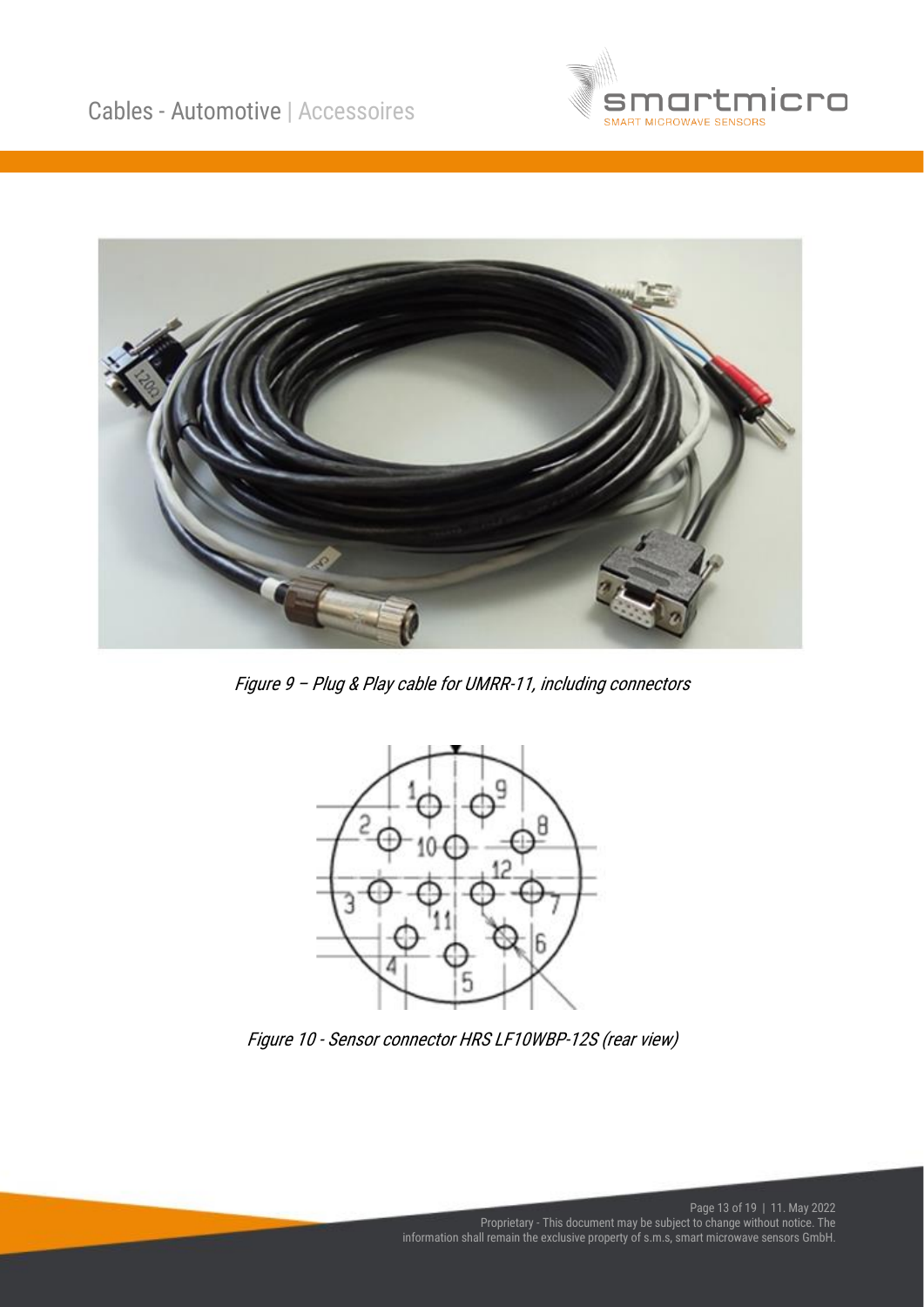

| <b>Pins</b>    | <b>Color</b>  |                 | <b>Label</b>      | <b>DSUB-9-f CAN</b> |              | <b>DSUB-9-f RS485</b> | <b>Ethernet</b> | <b>Banana Power</b> |
|----------------|---------------|-----------------|-------------------|---------------------|--------------|-----------------------|-----------------|---------------------|
| 1              | grey/red      | $\blacklozenge$ | Copro_Tx1_P       |                     |              |                       | 1               |                     |
| $\overline{2}$ | red/blue      | ٠               | Copro_Tx1_N       |                     |              |                       | $\overline{2}$  |                     |
| 3              | pink          |                 | Sensor RS485 RXL  |                     |              | 1                     |                 |                     |
| 4              | gray          | ٠               | Sensor RS485 RX H |                     |              | $\overline{2}$        |                 |                     |
| 5              | brown         | ◆               | Sensor RS485 TX L |                     |              | $\overline{4}$        |                 |                     |
| 6              | white         | ♦               | Sensor RS485 TX H |                     |              | 3                     |                 |                     |
| $\overline{7}$ | blue          | ◆               | GND               | 3                   |              |                       |                 | black (blue)        |
| 8              | red           | ٠               | V-Supply          |                     |              |                       |                 | red (brown)         |
| 9              | black         | ♦               | Copro_Tx2_N       |                     |              |                       | 6               |                     |
| 10             | violet        | ٠               | Copro_Tx2_P       |                     |              |                       | 3               |                     |
| 11             | green         | ◆               | CAN_H             | $\overline{7}$      | $120 \Omega$ |                       |                 |                     |
| 12             | yellow        | $\blacklozenge$ | CAN_L             | $\overline{2}$      | $120 \Omega$ |                       |                 |                     |
|                | <b>SHIELD</b> |                 |                   |                     |              |                       |                 |                     |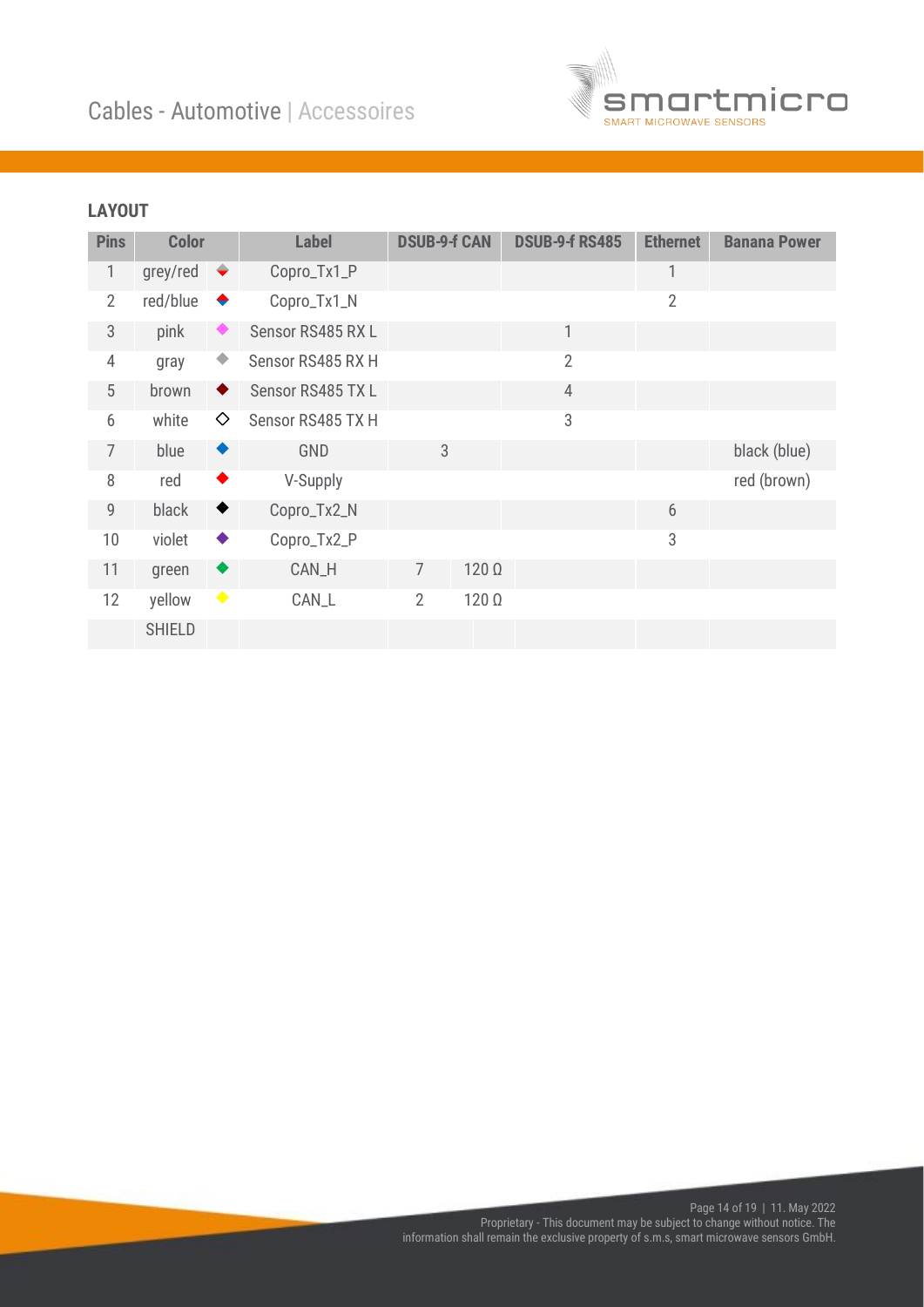

#### <span id="page-14-0"></span>2.2 OPEN-WIRE CABLES

Open-Wire Cables allow for flexibly connecting a smartmicro sensor.

The following types are available:

| <b>Cable Type</b>                                                           | <b>Sensor Compatibility</b>    | <b>Connecting To</b>    |
|-----------------------------------------------------------------------------|--------------------------------|-------------------------|
| Open-Wire Cable for DRVEGRD 171 DRVEGRD 171<br>and DRVEGRD 152 <sup>4</sup> |                                | <b>Sensor Connector</b> |
|                                                                             | DRVEGRD 152                    |                         |
| Open-Wire Cable for DRVEGRD 169 DRVEGRD 169                                 |                                | <b>Sensor Connector</b> |
| and UMRR-96 Type 153 <sup>5</sup>                                           | UMRR-96 Type 153               |                         |
| Open-Wire Cable for UMRR-11 Type<br>132 Automotive <sup>6</sup>             | UMRR-11 Type 132<br>Automotive | <b>Sensor Connector</b> |

<sup>4</sup> Previously referred to as CABLE-FF0039

<sup>5</sup> Previously referred to as CABLE-FF0031

<sup>6</sup> Previously referred to as CABLE-0C0301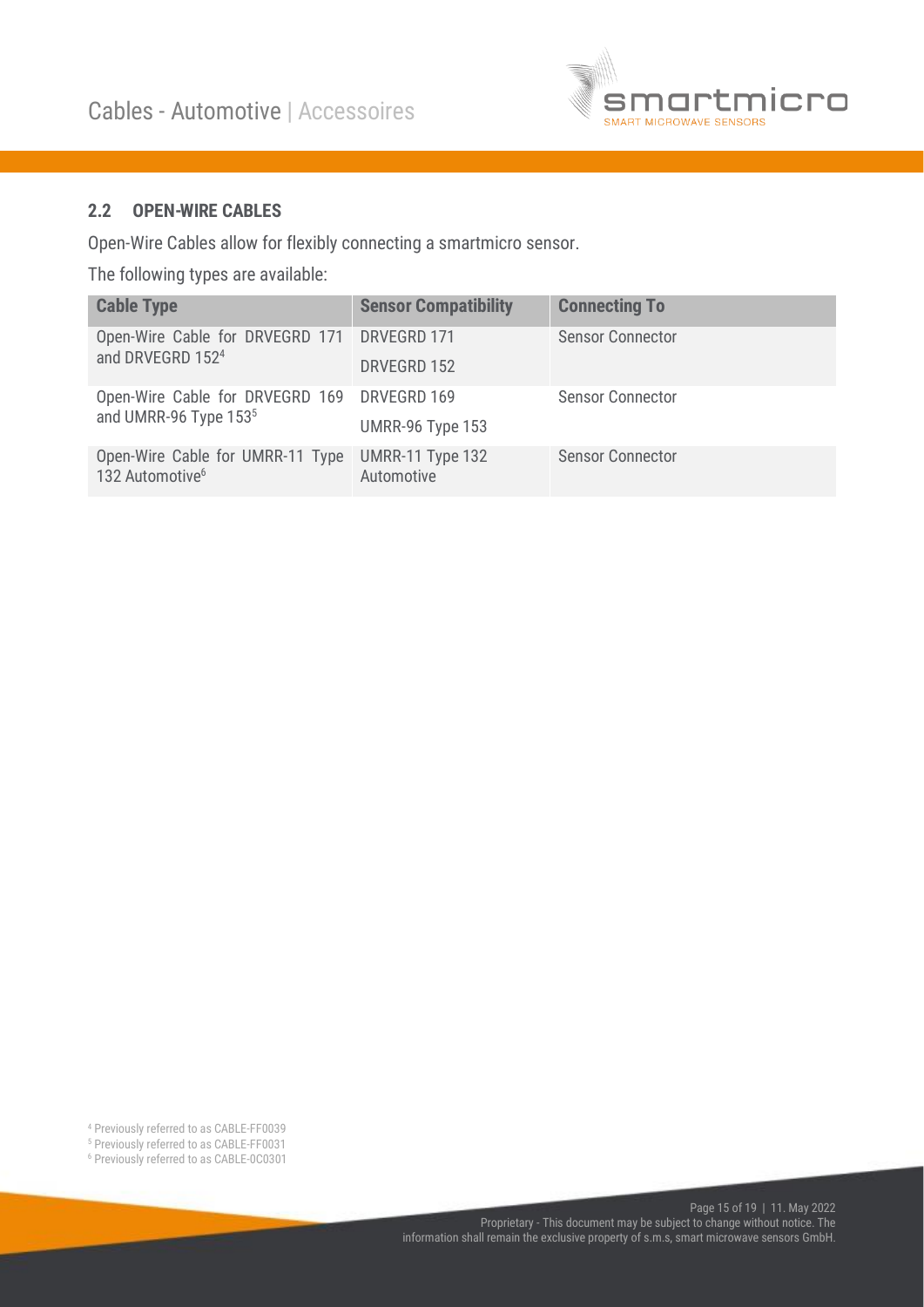

#### <span id="page-15-0"></span>2.2.1 OPEN-WIRE CABLE FOR DRVEGRD 171 AND DRVEGRD 152

The Open-Wire Cable for DRVEGRD 171 and DRVEGRD 152 (previously referred to as CABLE-FF0039) is compatible with the smartmicro automotive sensors DRVEGRD 171 and DRVEGRD 152. Instead of ready-to-use connectors, this cable has on one side the required sensor connector, and on the other side open wires.

#### CABLE LENGTH

| Total length | approx. 10m (9.70in)                               |
|--------------|----------------------------------------------------|
| Open end     | Peeled exterior insulation approx. 10.0cm (3.93in) |
| Strands      | Stripped and tinned approx. 3.0mm (0.11in)         |

#### TECHNICAL DATA

| Cable type          | 4-pair Twisted Pair, copper strands, Common shield |
|---------------------|----------------------------------------------------|
| Supplier            | not defined, example Product: Farnell 1491457      |
| Wire Area           | $0.50$ mm <sup>2</sup> - $0.75$ mm <sup>2</sup>    |
| Diameter insulation | $1.4$ mm – 2.06mm                                  |

| <b>Molex 031404-9110</b> | Pair                         | <b>Color</b>             |   | <b>Label</b>  |
|--------------------------|------------------------------|--------------------------|---|---------------|
| Pin 1                    |                              | Green                    | ◆ | V+ (Sensor)   |
| Pin 2                    |                              | White                    | ♦ | GND           |
| Pin 3                    | $\mathfrak{D}$               | Yellow                   |   | BroadR_N      |
| Pin <sub>4</sub>         | $\overline{2}$               | <b>Brown</b>             |   | BroadR_P      |
| Pin 5                    | 3                            | Pink                     |   | CAN2_L        |
| Pin 6                    | 3                            | Gray                     | ۰ | CAN2_H        |
| Pin 7                    | $\overline{4}$               | Red                      | ◆ | CAN1_L        |
| Pin 8                    | 4                            | Blue                     |   | CAN1_H        |
| <b>SHIELD</b>            | $\qquad \qquad \blacksquare$ | $\overline{\phantom{0}}$ |   | <b>SHIELD</b> |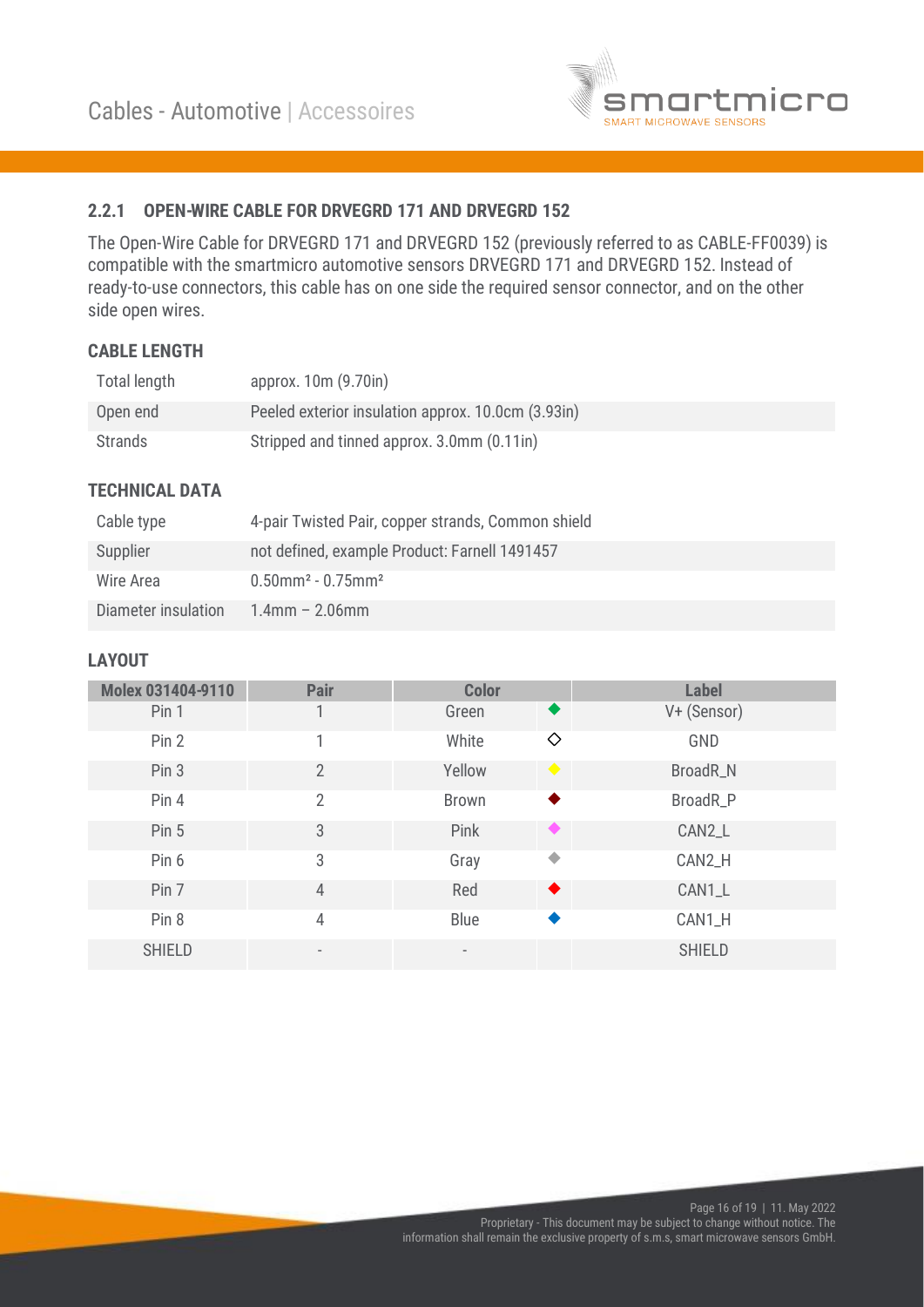

#### <span id="page-16-0"></span>2.2.2 OPEN-WIRE CABLE FOR DRVEGRD 169 AND UMRR-96 TYPE 153

The Open-Wire Cable for DRVEGRD 169 and UMRR-96 Type 153 (previously referred to as CABLE-FF0031) is compatible with the smartmicro automotive sensors DRVEGRD 169 and UMRR-96 Type 153. This cable has the required sensor connector on one side, and open wires on the other side.

#### CABLE LENGTH

| Total length | Approx. 5m (4.85in)                             |
|--------------|-------------------------------------------------|
| Open end     | Peeled exterior insulation approx. 5cm (1.96in) |
| Strands      | Stripped and tinned approx. 5cm (1.96in)        |

#### TECHNICAL DATA

| Cable type          | 4-pair Twisted Pair, copper strands, Common shield |
|---------------------|----------------------------------------------------|
| Supplier            | Not defined, example product: Farnell 1491457      |
| Wire Area           | $0.50$ mm <sup>2</sup> - $0.75$ mm <sup>2</sup>    |
| Diameter insulation | $1.4$ mm – 2.06mm                                  |

| TE 1411001-1     | <b>Pair</b>              | <b>Color</b> |   | <b>Label</b>  |
|------------------|--------------------------|--------------|---|---------------|
| Pin 1            |                          | White        | ♦ | GND           |
| Pin 2            | $\overline{2}$           | <b>Brown</b> |   | BroadR_P      |
| Pin 3            | 3                        | Green        |   | CAN2_H        |
| Pin 4            | 3                        | Yellow       |   | CAN2_L        |
| Pin <sub>5</sub> |                          | Red          | ♦ | V+ (Sensor)   |
| Pin 6            | $\overline{2}$           | Pink         |   | BroadR_N      |
| Pin 7            | $\overline{4}$           | <b>Blue</b>  | ♦ | CAN1_H        |
| Pin 8            | 4                        | Gray         | ♦ | CAN1_L        |
| <b>SHIELD</b>    | $\overline{\phantom{a}}$ |              |   | <b>SHIELD</b> |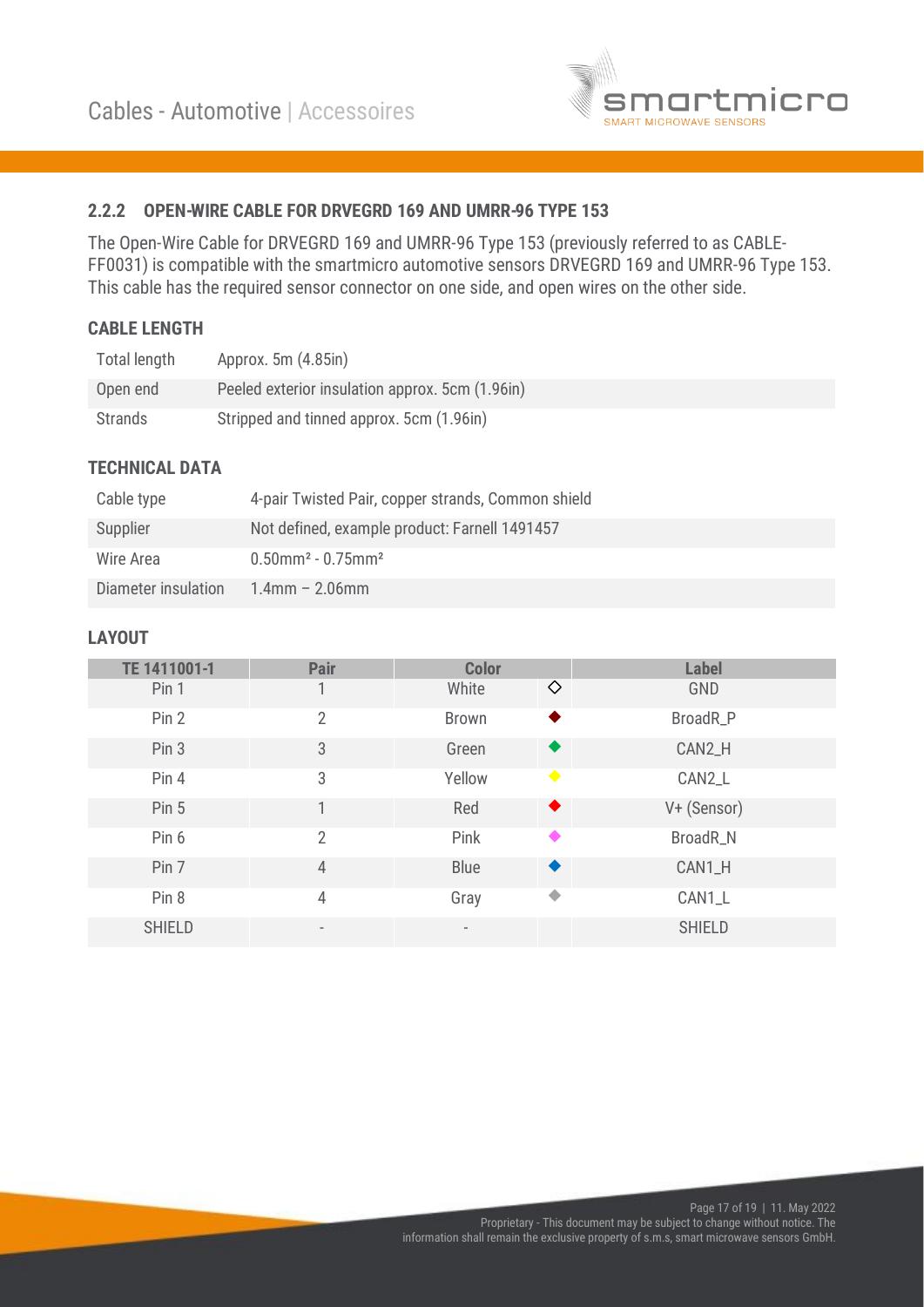

#### <span id="page-17-0"></span>2.2.3 OPEN-WIRE CABLE FOR UMRR-11 TYPE 132 AUTOMOTIVE

The Open-Wire Cable for UMRR-11 Type 132 Automotive (previously referred to as CABLE-0C0301) is compatible with the smartmicro automotive sensor UMRR-11 Type 132 Automotive. This cable has the required sensor connector on one side, and open wires on the other side.

#### CABLE LENGTH

| Total length | Approx. 5m (4.85in)                              |
|--------------|--------------------------------------------------|
| Open end     | Peeled exterior insulation approx. 10cm (3.93in) |
| Strands      | Stripped and tinned approx. 3.0mm (0.11in)       |

#### TECHNICAL DATA

| Cable type     | Highly flexible PVC-Control Line, shielded, twisted pair, UV-resistant |
|----------------|------------------------------------------------------------------------|
|                | Type UL/cUL-LIH 5x(2xAWG26 ST)+1x2xAWG24 C11Y, 12 pole, black          |
| Supplier       | Not defined, example product: MEDI Kabel KU110C12J002                  |
| Outer diameter | $6.50 \pm 0.25$ mm (roughly 0.255in)                                   |

| <b>HRS LF10WBP-12S</b> | <b>Pair</b>    | <b>Color</b> |                 | <b>Label</b>      |
|------------------------|----------------|--------------|-----------------|-------------------|
| Pin 1                  |                | Grey/Red     | ◆               | Eth_Tx1_P         |
| Pin 2                  | 1              | Red/Blue     | ◆               | Eth_Tx1_N         |
| Pin 3                  |                | Pink         |                 | Sensor RS485 RXL  |
| Pin 4                  | $\overline{2}$ | Gray         |                 | Sensor RS485 RX H |
| Pin <sub>5</sub>       |                | <b>Brown</b> | ◆               | Sensor RS485 TXL  |
| Pin 6                  | 3              | White        | ♦               | Sensor RS485 TX H |
| Pin 7                  |                | Blue         |                 | GND               |
| Pin 8                  | 4              | Red          |                 | V+ (Sensor)       |
| Pin 9                  |                | <b>Black</b> | ♦               | Eth_Tx2_N         |
| <b>Pin 10</b>          | 5              | Violet       |                 | Eth_Tx2_P         |
| <b>Pin 11</b>          |                | Green        |                 | CAN_H             |
| <b>Pin 12</b>          | $6\,$          | Yellow       | $\blacklozenge$ | CAN_L             |
| <b>SHIELD</b>          |                |              |                 | <b>SHIELD</b>     |